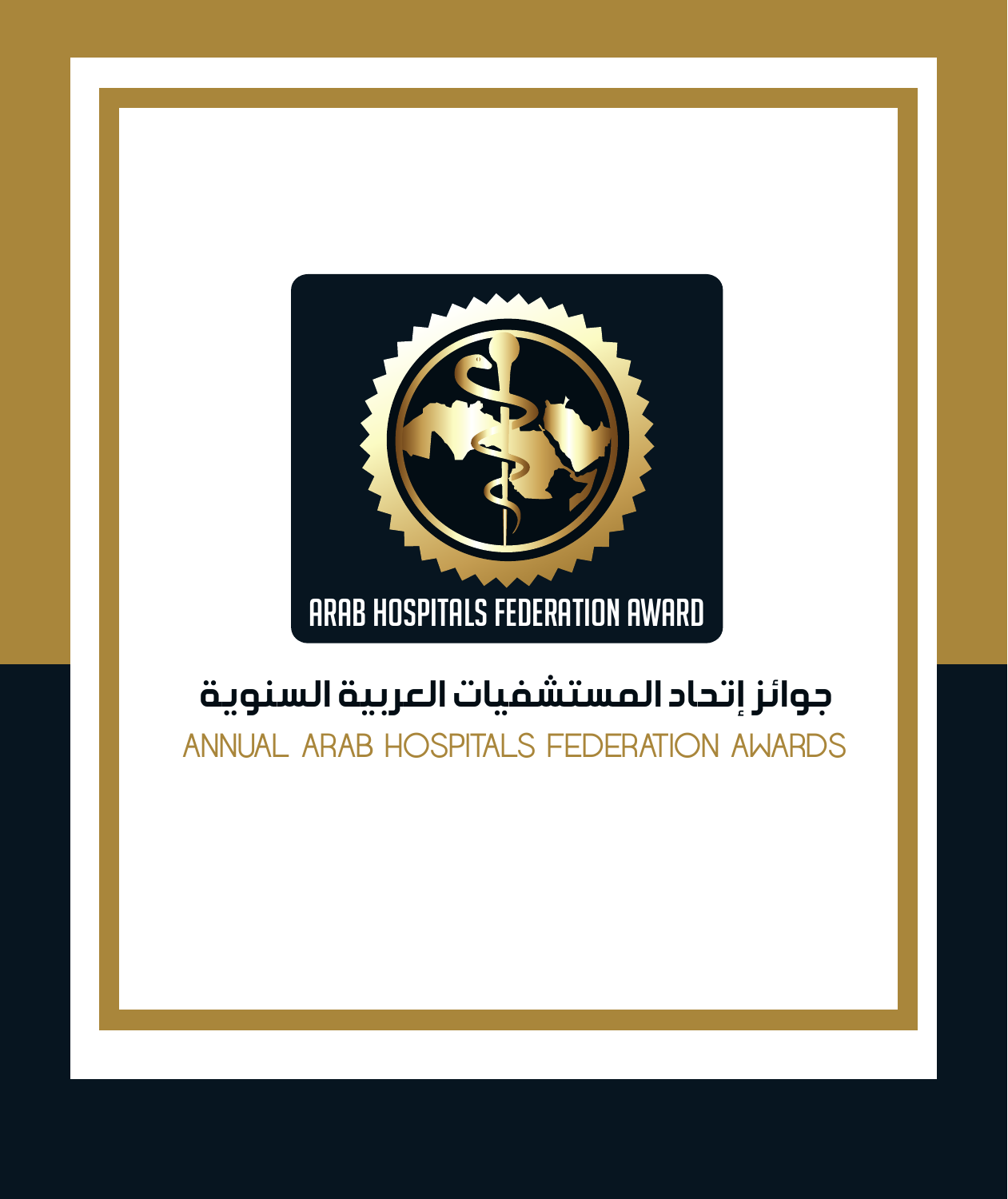# INTRODUCTION

The Arab Hospitals Federation Awards recognize and honor distinguished Personalities and Healthcare organizations in various fields who have made outstanding achievements and contribution to advance the Arab Health sector.

These include:

- Governance, leadership, management policies and practices;
- Quality service delivery in multiple areas at affordable costs;
- Innovations in healthcare delivery or process management;

• Quality and safety, ethical approaches and evidence-based practices in patient-centered care;

• Improvement of the Health tourism process from healthcare provider to hospitality

These Awards will be presented during the opening ceremony of the annual forum of the Arab Hospitals Federation MedHealth and the Arab Healthcare Development Annual Forum in the presence of the Arab Ministers of Health, VIPs and C level executives from the Arab public and private hospitals as well as healthcare professionals and known organizations related to health.

Specific Trophies engraved with organization name and Award name will be given to awarded institutions along with a certificate.

There are altogether 5 Award Categories. Each Award category presents a unique opportunity to promote the services provided by the organization and showcase its excellence in the Healthcare field.

The categories are:

- AHF Distinguished Award for Leadership and Management in Healthcare
- AHF Distinguished Award for Quality Improvement & Patient Safety
- AHF Distinguished Award for Smart Hospital
- AHF Distinguished Award in CSR
- AHF Distinguished Healthcare Organization in Hospitality Award

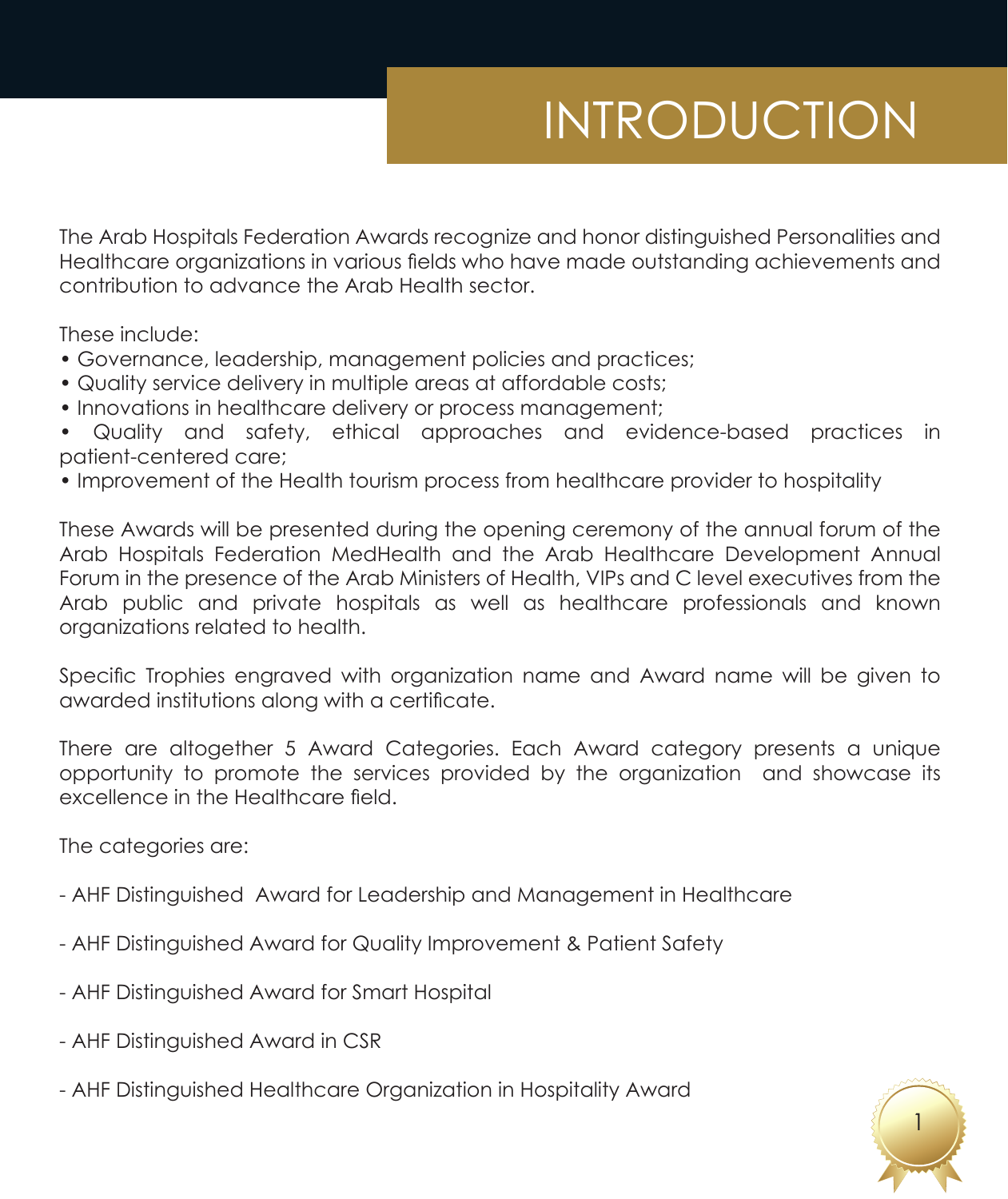# **CATEGORIES**

#### **AHF DISTINGUISHED AWARD FOR LEADERSHIP AND MANAGEMENT IN HEALTHCARE**

This is for entries which demonstrate excellence or outstanding achievements, among others, in:

- Enhancing governance, leadership, management policies and practices
- Creating and fostering a new culture of service that motivate staff to excel
- Managing finances and resources effectively

-Achieving major breakthrough in productivity improvements or innovations in healthcare delivery or process management.

### **AHF DISTINGUISHED AWARD FOR QUALITY IMPROVEMENT & PATIENT SAFETY**

This is for entries which demonstrate excellence or outstanding achievements, among others in:

- Promoting quality and safety
- Applying quality standards
- Enhancing patient education, engagement and empowerment
- Promoting ethical approaches and evidence-based practices.

### **AHF DISTINGUISHED AWARD FOR SMART HOSPITAL**

This is for entries which demonstrate excellence or outstanding achievements, among others in:

- Developing and implementing innovation management systems
- Healthcare Information Management System (HIMS)
- Operational Performance
- Patient Safety & CSR Performance Measures
- Investing in Medical technologies to advance patient outcomes

### **AHF DISTINGUISHED HEALTHCARE ORGANIZATION IN HOSPITALITY AWARD**

This is for entries which demonstrate excellence or outstanding achievements, among others in:

- Merging between quality, safety and Hospitality
- Creating a Healthy and quite Environment
- Enhancing patient engagement and empowerment
- Improving the Health Tourism Concept

### **AHF DISTINGUISHED AWARD IN CSR**

This is for entries which demonstrate excellence or outstanding achievements, among others in:

- Providing quality healthcare services at affordable costs
- Promoting volunteer contribution to community care
- Promoting sustainable environment, energy and green initiatives
- Reducing inequalities in healthcare service delivery to the community